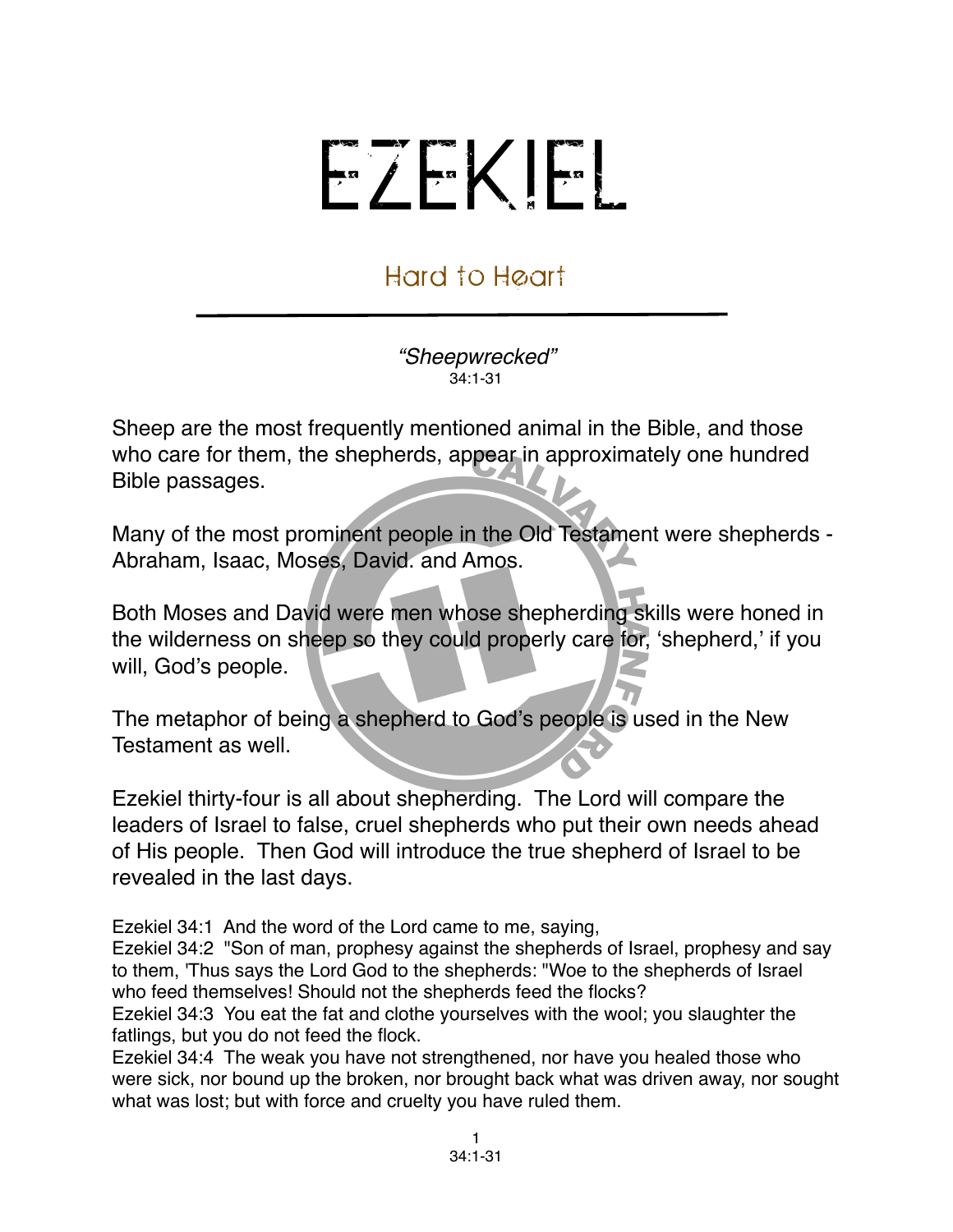From our brief survey of the Old Testament a moment ago you see that shepherding was held in high regard by the Jews. It would not be offensive at all to say that the citizens were as sheep and the leaders, both civil and religious, were their shepherds.

God thus compared the actions of Israel's leaders to those of the worst shepherds.

I was thinking of those hidden camera reveals, like when you think the babysitter is doing something weird. Then you watch as she brutalizes your child.

God was exposing the leaders for all to see their true character.

Ezekiel 34:5 So they were scattered because there was no shepherd; and they became food for all the beasts of the field when they were scattered. Ezekiel 34:6 My sheep wandered through all the mountains, and on every high hill; yes, My flock was scattered over the whole face of the earth, and no one was seeking or searching for them."

On at least two occasions we've had dogs we loved get lost. One broke through a fence while friends were watching him. We eventually found him in the pound. You could tell his time out in the world was pretty rough!

With the Babylonian captivity upon them, the dispersion of Jews around the world for centuries had begun.

Ezekiel 34:7 'Therefore, you shepherds, hear the word of the Lord:

Ezekiel 34:8 "As I live," says the Lord God, "surely because My flock became a prey, and My flock became food for every beast of the field, because there was no shepherd, nor did My shepherds search for My flock, but the shepherds fed themselves and did not feed My flock" -

Ezekiel 34:9 therefore, O shepherds, hear the word of the Lord!

Ezekiel 34:10 Thus says the Lord God: "Behold, I am against the shepherds, and I will require My flock at their hand; I will cause them to cease feeding the sheep, and the shepherds shall feed themselves no more; for I will deliver My flock from their mouths, that they may no longer be food for them."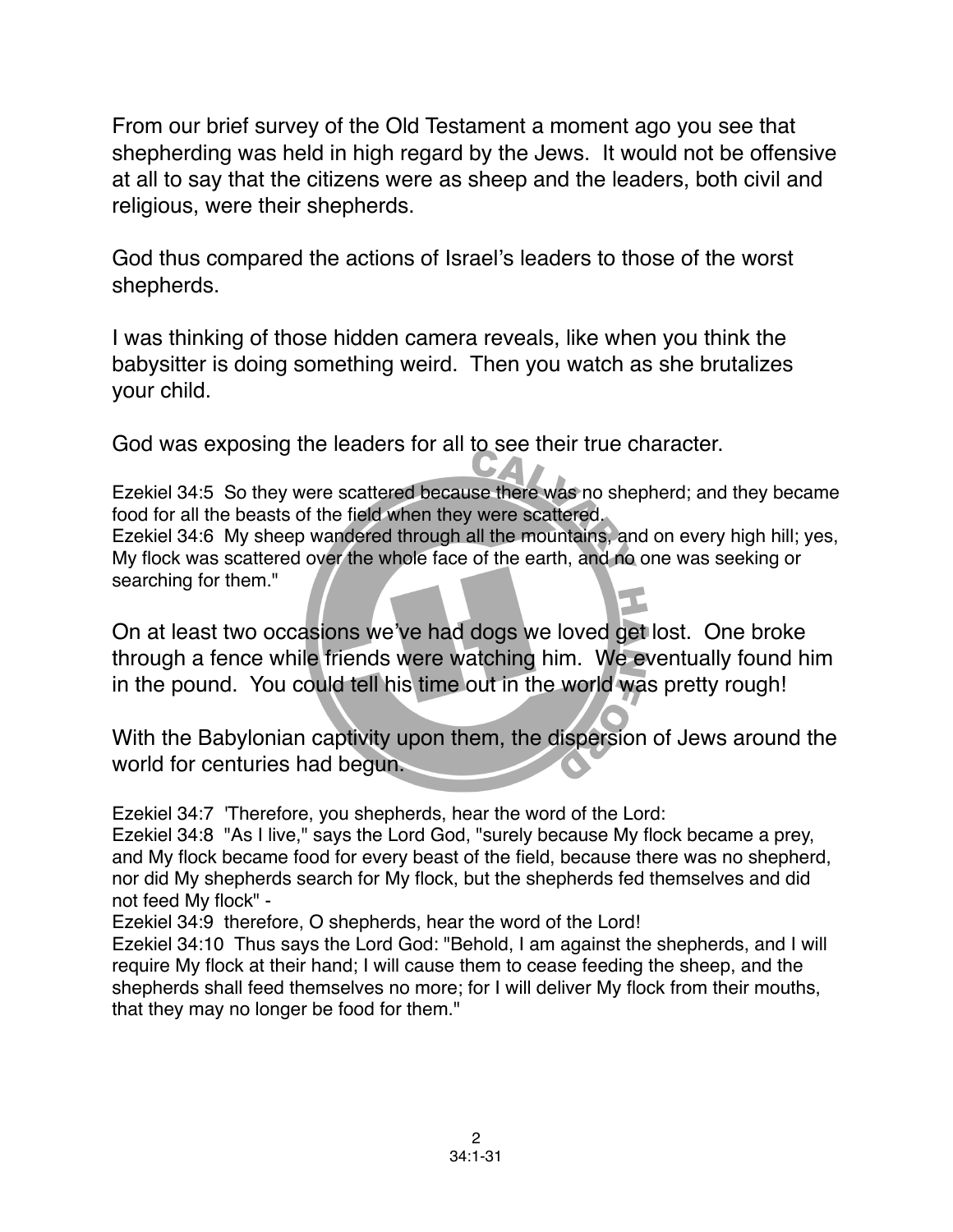This is what God had already done as Jerusalem fell to Nebuchadnezzar. But it is also a universal decree of how God eventually deals with selfish shepherds who prey upon His precious saints.

Looking at this from our perspective, from the use of the metaphor in the New Testament, we find a greater emphasis (I think) on the role of feeding the flock of God.

Peter draws this out in a couple of ways:

- 1. First, in Jesus' post-resurrection talk with Peter on the beach over breakfast, the Lord told Peter, "feed My lambs" and "feed My sheep."
- 2. Peter picked-up on this and in his own writings said, "Feed the flock of God which is among you..." (1Peter 5:2 KJV).

The word for "feed" in the First Peter passage can be translated, "shepherd," and thus encompass much more than teaching the Word of God. Peter himself interpreted it to have primary application to the study and teaching of the Bible. When confronted, in the Book of Acts, with the needs of the neglected widows, Peter uttered his famous phrase, "It is not desirable that we should leave the Word of God... we will give ourselves continually to prayer and the ministry of the Word."

Paul also made it clear, in Ephesians, that the leaders have a primary responsibility to equip the saints to do the work of the ministry by teaching the Bible to them.

This sometimes comes across as if the pastor is "too good" to do certain things. I see it more as setting Christians free to minister in the ways God has gifted them.

God next began to speak of Himself as their Shepherd.

Ezekiel 34:11 'For thus says the Lord God: "Indeed I Myself will search for My sheep and seek them out.

Ezekiel 34:12 As a shepherd seeks out his flock on the day he is among his scattered sheep, so will I seek out My sheep and deliver them from all the places where they were scattered on a cloudy and dark day.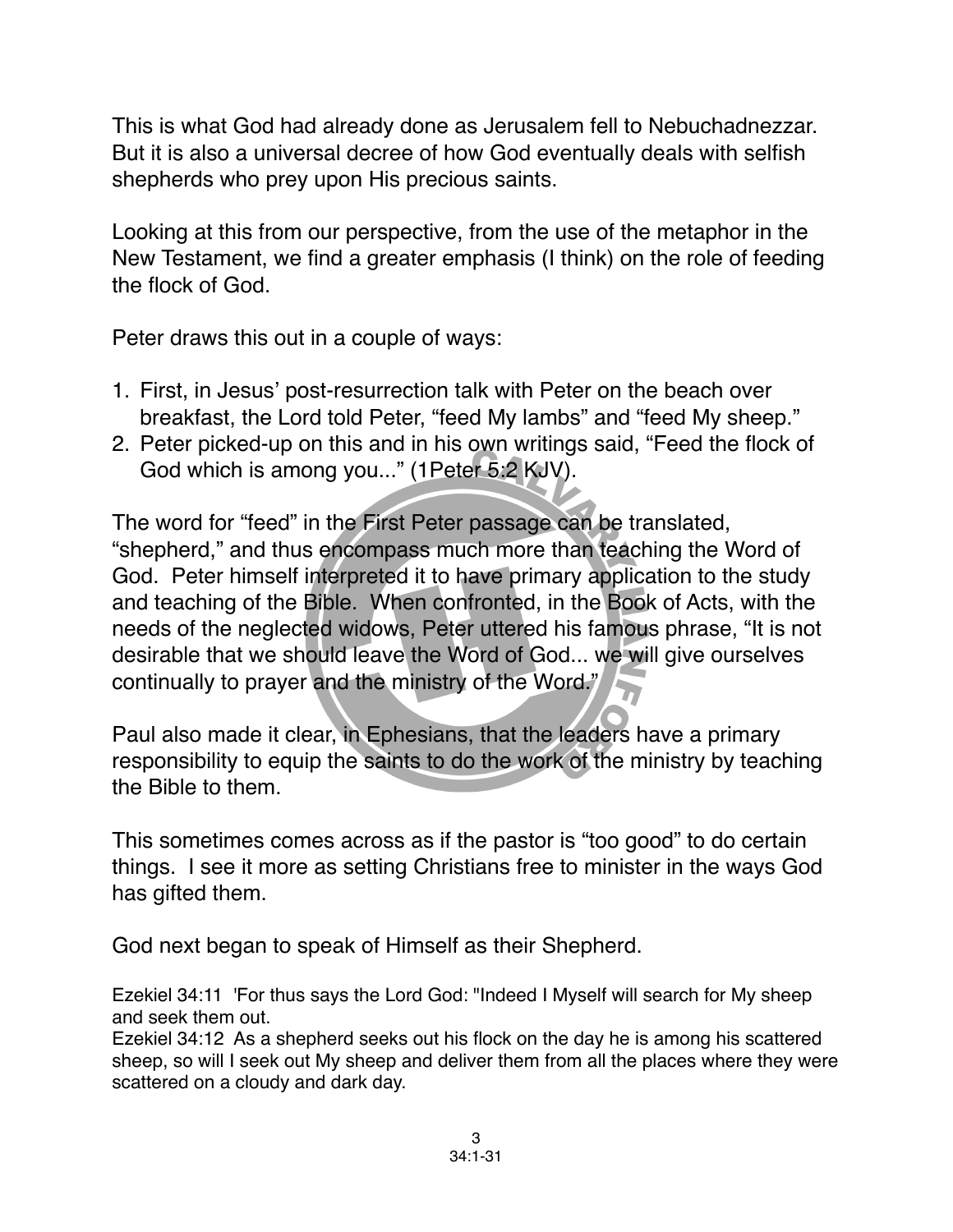Ezekiel 34:13 And I will bring them out from the peoples and gather them from the countries, and will bring them to their own land; I will feed them on the mountains of Israel, in the valleys and in all the inhabited places of the country.

Ezekiel 34:14 I will feed them in good pasture, and their fold shall be on the high mountains of Israel. There they shall lie down in a good fold and feed in rich pasture on the mountains of Israel.

Ezekiel 34:15 I will feed My flock, and I will make them lie down," says the Lord God. Ezekiel 34:16 "I will seek what was lost and bring back what was driven away, bind up the broken and strengthen what was sick; but I will destroy the fat and the strong, and feed them in judgment."

I take these verses to relate mostly to what God will do in the future Millennial Kingdom on the earth that Jesus will establish at His Second Coming.

The present gathering of Israel to her ancient homeland, and the arrival everyday of new Jews from all over the earth, is obviously a necessary precursor to the Last Days events that will eventually bring Jesus back to the earth.

We can learn something about 'good shepherding' by listing the "I will's" in this section.

"I will bring them out." It reminds us all that nonbelievers need to be brought out from the world, from the darkness, and into God's light of salvation. Good shepherding begins with sharing the Good News.

"I will feed them" speaks of the need to keep the Bible foundational. We must defend the authority of Scripture. More than that, we must believe it is all we need for life and godliness as we teach it to others.

"I will seek what was lost (etc.)" speaks, to us by way of application, of going after those who have wandered away, with the goal of restoring them.

"I will destroy the fat and the strong" is a warning that we not prey upon God's people for our own personal interests or gain.

Ezekiel 34:17 'And as for you, O My flock, thus says the Lord God: "Behold, I shall judge between sheep and sheep, between rams and goats.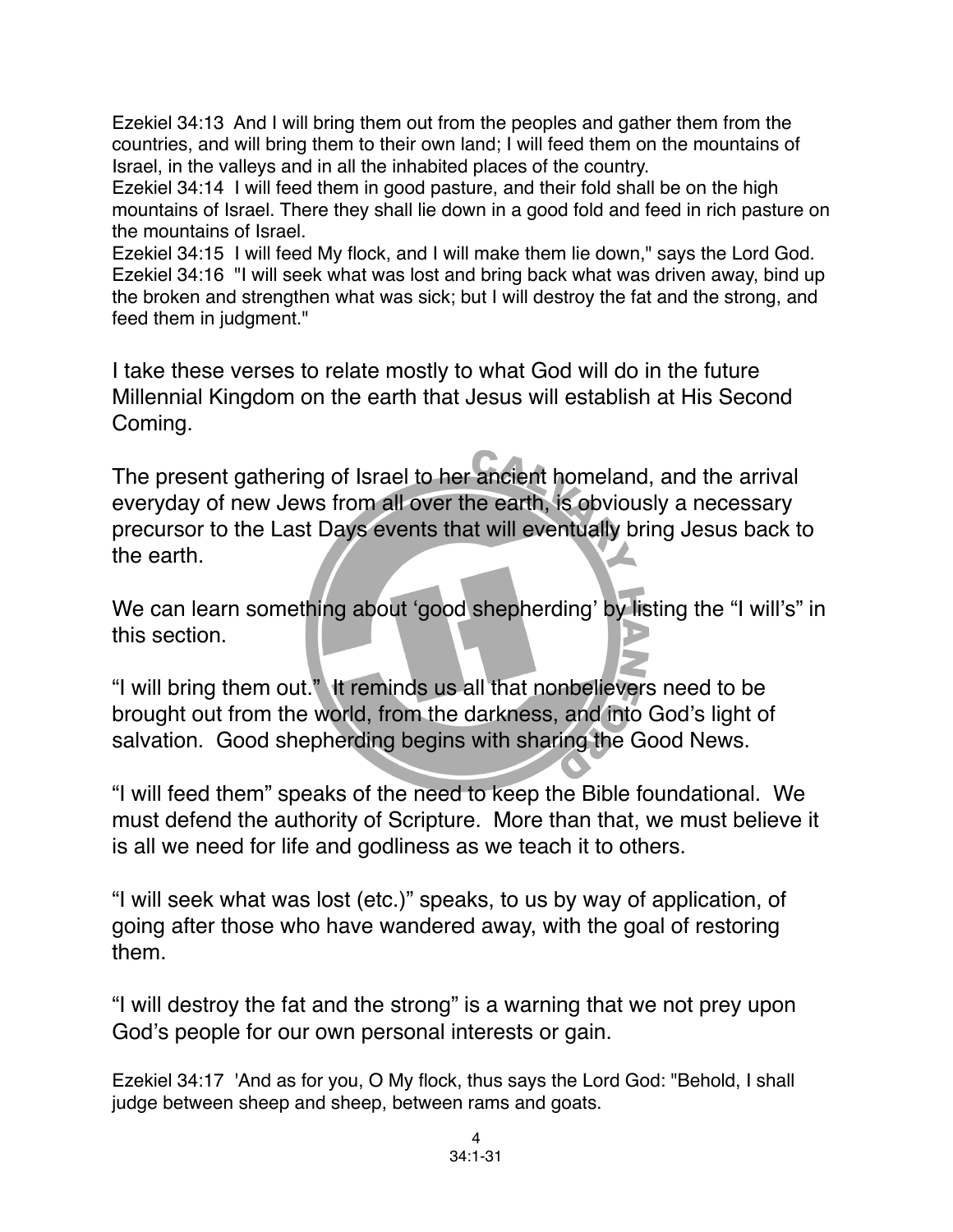Ezekiel 34:18 Is it too little for you to have eaten up the good pasture, that you must tread down with your feet the residue of your pasture - and to have drunk of the clear waters, that you must foul the residue with your feet?

Ezekiel 34:19 And as for My flock, they eat what you have trampled with your feet, and they drink what you have fouled with your feet."

Ezekiel 34:20 'Therefore thus says the Lord God to them: "Behold, I Myself will judge between the fat and the lean sheep.

Ezekiel 34:21 Because you have pushed with side and shoulder, butted all the weak ones with your horns, and scattered them abroad,

Ezekiel 34:22 therefore I will save My flock, and they shall no longer be a prey; and I will judge between sheep and sheep.

This is reminiscent of the famous sheep and goat judgment we read about in Matthew 25. It occurs at the Second Coming of Jesus to the earth, in the waning hours of the Great Tribulation.

The lean sheep are those saved individuals who survive the terrible persecutions of those days. They enter in their normal human bodies into the Millennial Kingdom.

The fat sheep here would refer to nonbelievers, those who had persecuted the believers. They are sent away to await final judgment after the Millennial Kingdom.

Why "sheep and sheep" and not "sheep and goats"? Remember, these are metaphors. Here in Ezekiel God is staying true to the overall metaphor of shepherd and sheep. There's been no mention of goats; it would be weird here.

In Matthew twenty-five, Jesus is describing the same end-of-the-Tribulation event, but He utilizes a more stark comparison.

Ezekiel 34:23 I will establish one shepherd over them, and he shall feed them - My servant David. He shall feed them and be their shepherd. Ezekiel 34:24 And I, the Lord, will be their God, and My servant David a prince among them; I, the Lord, have spoken.

David was long dead. So is God talking about David being resurrected and serving as king in the Millennium? Or is this a reference to the promises that David's son, Jesus, would be King?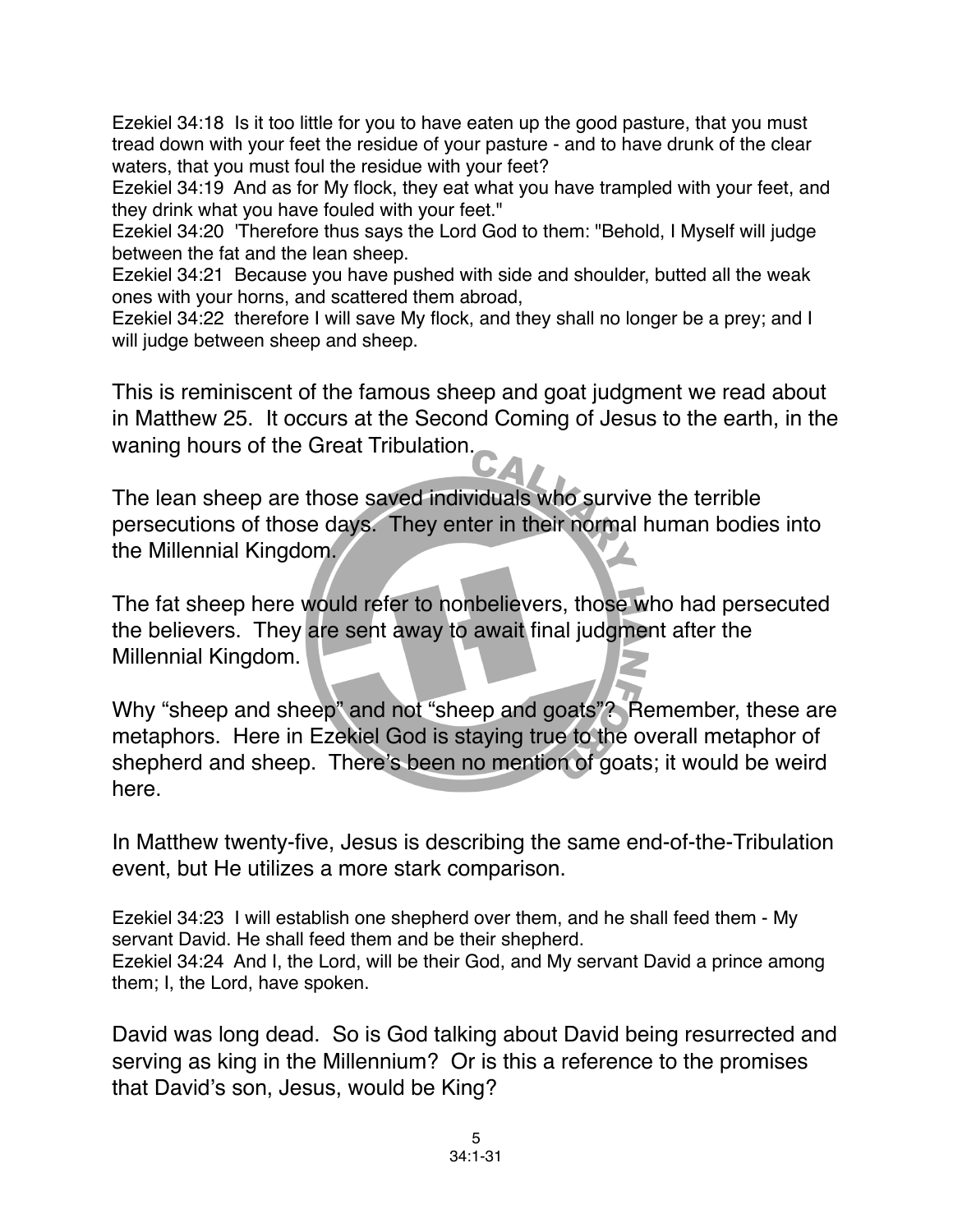The fact that Jesus Christ will reign over the earth is imbedded in practically every prophecy concerning the millennial kingdom. The absolute character of His reign is indicated in Isaiah 11:3-5. This central prophecy is confirmed by the angel to Mary in announcing the coming birth of Christ in these words: "He shall be great, and shall be called the Son of the Most High: and the Lord God shall give unto him the throne of his father David: and he shall reign over the house of Jacob forever; and of his kingdom there shall be no end" (Luke 1:32-33).

Still, there are references to David as king in the Millennium.

Here is a quote that offers a probable solution:

... in keeping with the prophetic references throughout Scripture, namely, that by David is meant the resurrected David who shares with Christ as prince some of the governmental duties of the millennial kingdom. It should be clear from many Scriptures that the reign of Christ is shared with others. As William Newell has written: "David is not the son of David. Christ, as Son of David, will be King; and David, His father after the flesh, will be prince, during the Millennium" (William R. Newell, The Revelation, p. 323). In the light of many prophecies which promise saints the privilege of reigning with Christ, it would seem most logical that David the king raised from the dead should be given a place of prominence in the Davidic kingdom of the millennial reign of Christ. As indicated in Revelation 19:16, Christ is "KING OF KINGS AND LORD OF LORDS." This would certainly imply other rulers (cf. Isa 32:1; Ezek 45:8-9; Matt 19:28; Luke 19:12-27).

So in the end context decides if the reference is to David or to the greater Son of David, Jesus Christ.

The remaining verses are clearly Millennial.

Ezekiel 34:25 "I will make a covenant of peace with them, and cause wild beasts to cease from the land; and they will dwell safely in the wilderness and sleep in the woods. Ezekiel 34:26 I will make them and the places all around My hill a blessing; and I will cause showers to come down in their season; there shall be showers of blessing. Ezekiel 34:27 Then the trees of the field shall yield their fruit, and the earth shall yield her increase. They shall be safe in their land; and they shall know that I am the Lord, when I have broken the bands of their yoke and delivered them from the hand of those who enslaved them.

Ezekiel 34:28 And they shall no longer be a prey for the nations, nor shall beasts of the land devour them; but they shall dwell safely, and no one shall make them afraid. Ezekiel 34:29 I will raise up for them a garden of renown, and they shall no longer be consumed with hunger in the land, nor bear the shame of the Gentiles anymore.